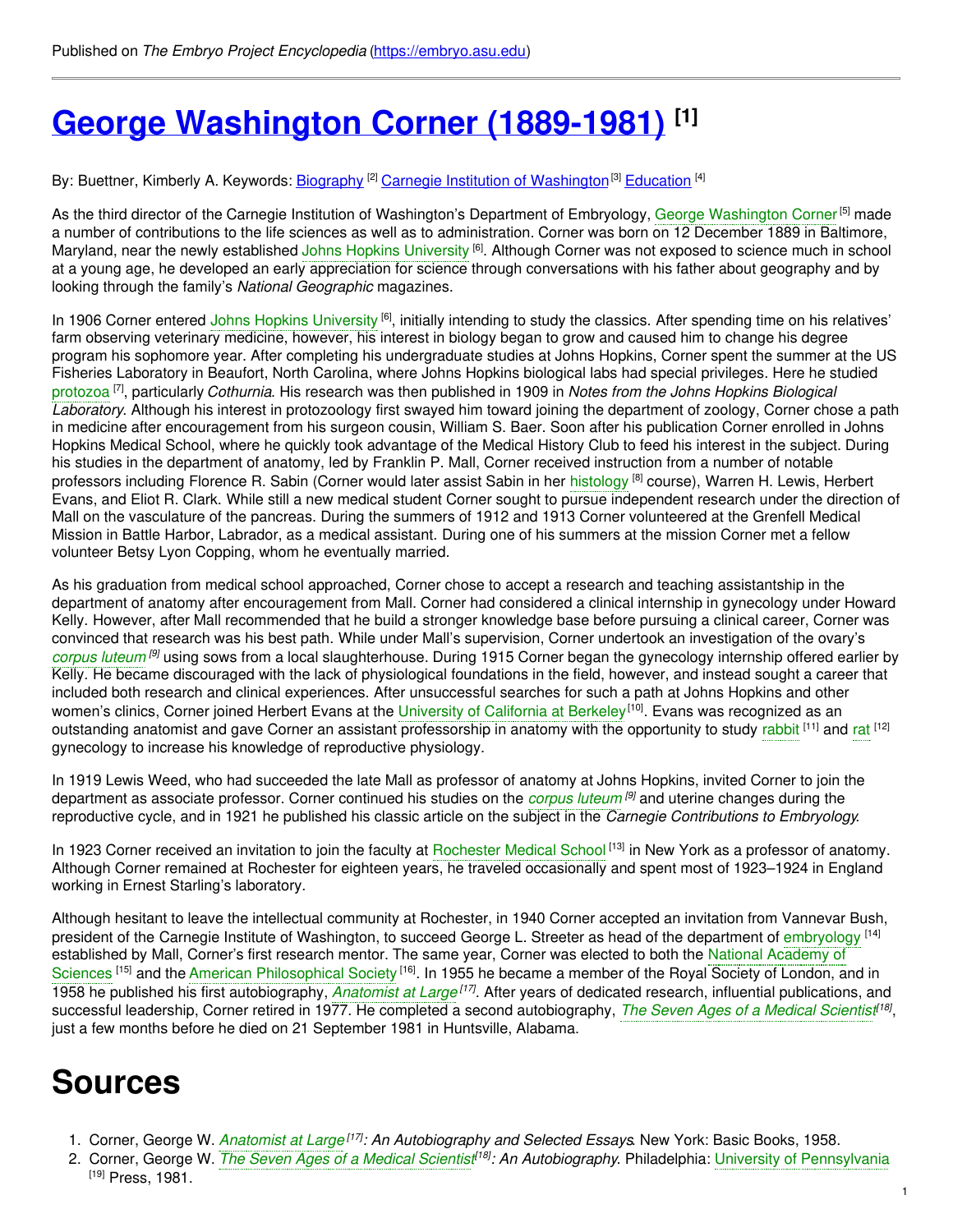3. Ramsey, Elizabeth M. "George Corner (1889–1981)." *Biographical Memoirs National [Academy](https://embryo.asu.edu/search?text=National%20Academy%20of%20Sciences) of Sciences [15]* 65 (1994): 56–93.

As the third director of the Carnegie Institute of Washington s Department of Embryology, George Washington Corner made a number of contributions to the life sciences as well as to administration. Corner was born on 12 December 1889 in Baltimore, Maryland, near the newly established Johns Hopkins University. Although Corner was not exposed to science much in school at a young age, he developed an early appreciation for science through conversations with his father about geography and by looking through the family's National Geographic magazines.

## **Subject**

Corner, George [Washington,](https://embryo.asu.edu/library-congress-subject-headings/corner-george-washington-1889-1981) 1889-1981<sup>[20]</sup>

#### **Topic**

<u>[People](https://embryo.asu.edu/topics/people)</u>  $^{[21]}$ 

## **Publisher**

Arizona State University. School of Life Sciences. Center for Biology and Society. Embryo Project Encyclopedia.

#### **Rights**

© Arizona Board of Regents Licensed as Creative Commons Attribution-NonCommercial-Share Alike 3.0 Unported (CC BY-NC-SA 3.0) http://creativecommons.org/licenses/by-nc-sa/3.0/

#### **Format**

[Articles](https://embryo.asu.edu/formats/articles)<sup>[22]</sup>

**Last Modified** Wednesday, July 4, 2018 - 04:40

**DC Date Accessioned** Thursday, May 10, 2012 - 13:10

**DC Date Available** Thursday, May 10, 2012 - 13:10

**DC Date Created**

2007-11-01

## **DC Date Created Standard**

Thursday, November 1, 2007 - 07:00

[Contact](https://embryo.asu.edu/contact) Us

© 2021 Arizona Board of Regents

The Embryo Project at Arizona State University, 1711 South Rural Road, Tempe Arizona 85287, United States

**Source URL:** https://embryo.asu.edu/pages/george-washington-corner-1889-1981

#### **Links**

- [1] https://embryo.asu.edu/pages/george-washington-corner-1889-1981
- [2] https://embryo.asu.edu/keywords/biography
- [3] https://embryo.asu.edu/keywords/carnegie-institution-washington
- [4] https://embryo.asu.edu/keywords/education
- [5] https://embryo.asu.edu/search?text=George%20Washington%20Corner
- [6] https://embryo.asu.edu/search?text=Johns%20Hopkins%20University
- [7] https://embryo.asu.edu/search?text=protozoa
- [8] https://embryo.asu.edu/search?text=histology
- [9] https://embryo.asu.edu/search?text=corpus%20luteum
- [10] https://embryo.asu.edu/search?text=University%20of%20California%20at%20Berkeley
- [11] https://embryo.asu.edu/search?text=rabbit
- [12] https://embryo.asu.edu/search?text=rat
- [13] https://embryo.asu.edu/search?text=Rochester%20Medical%20School